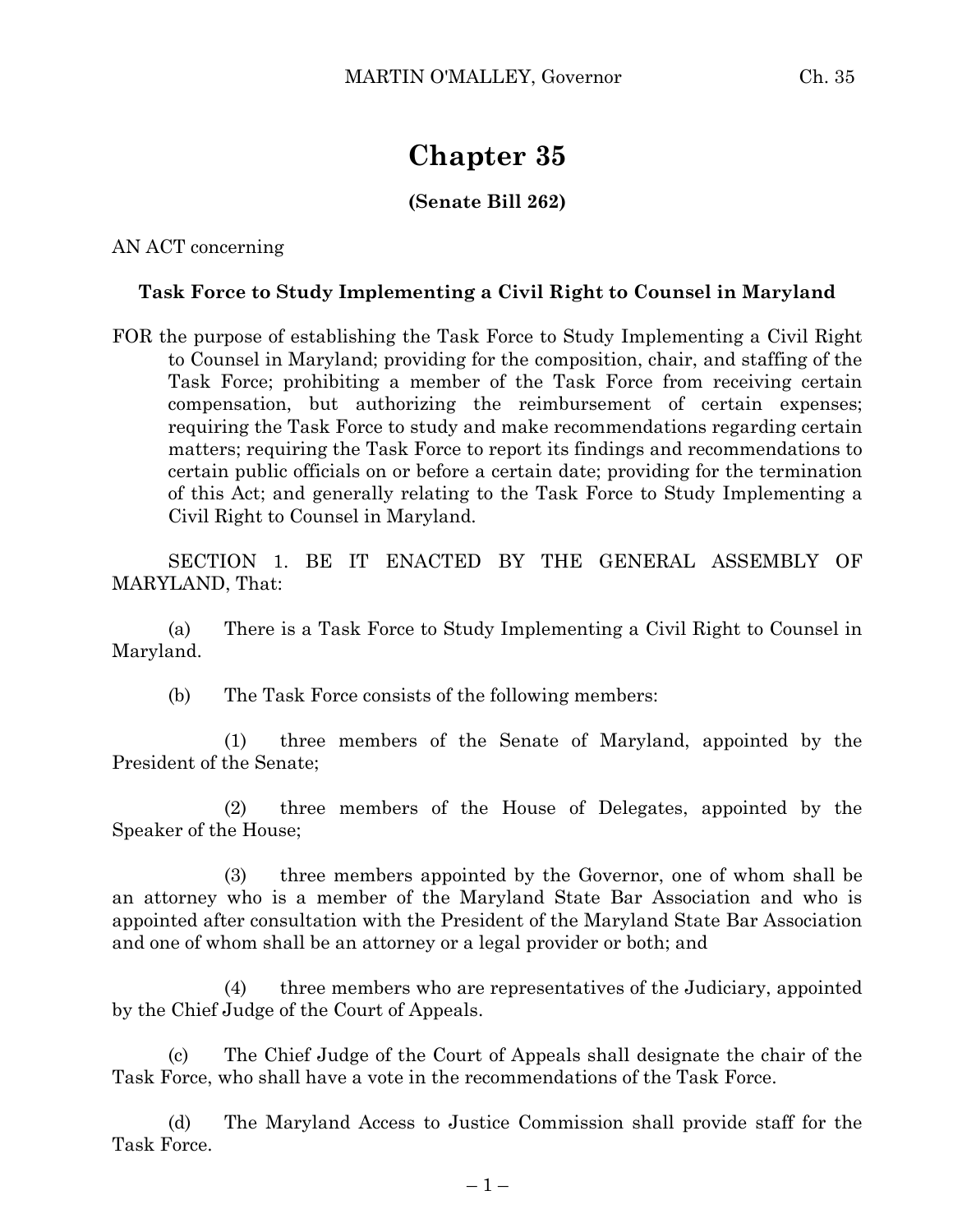(e) A member of the Task Force:

(1) may not receive compensation as a member of the Task Force; but

(2) is entitled to reimbursement for expenses under the Standard State Travel Regulations, as provided in the State budget.

(f) The Task Force shall:

(1) study the current resources available to assist in providing counsel to low–income Marylanders compared to the depth of the unmet need, including the resulting burden on the court system and the stress on other public resources;

(2) study whether low–income Marylanders should have the right to counsel at public expense in basic human needs cases, such as those involving shelter, sustenance, safety, health, or child custody, including review and analysis of the Maryland Access to Justice Commission's "Implementing a Civil Right to Counsel in Maryland" report and each other previous report by a task force, commission, or workgroup on this issue;

(3) study alternatives regarding the currently underserved citizenry of the State and the operation of the court system;

(4) study how the right to counsel might be implemented in Maryland;

(5) study the costs to provide meaningful access to counsel and the savings to the court system and other public resources;

(6) study the possible revenue sources; and

(7) make recommendations regarding the matters described in this subsection.

(g) On or before October 1, 2014, the Task Force shall report its findings and recommendations to the Governor, the Chief Judge of the Court of Appeals, and, in accordance with § 2–1246 of the State Government Article, the President of the Senate, the Speaker of the House, the Senate Budget and Taxation Committee, the Senate Judicial Proceedings Committee, the House Appropriations Committee, and the House Judiciary Committee.

SECTION 2. AND BE IT FURTHER ENACTED, That this Act shall take effect October 1, 2013. It shall remain effective for a period of 1 year and, at the end of September 30, 2014, with no further action required by the General Assembly, this Act shall be abrogated and of no further force and effect.